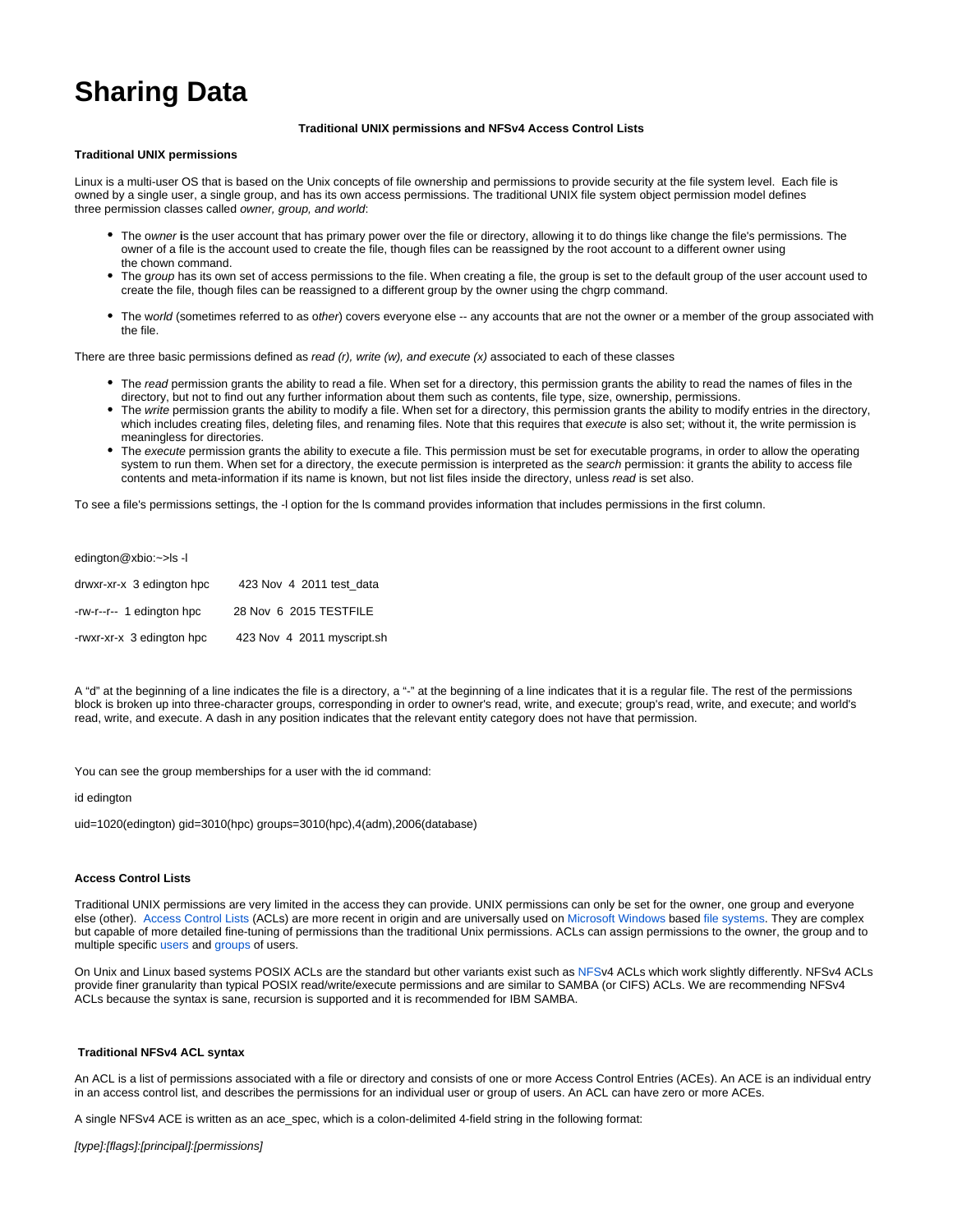All parts are required for every operation though the [flags] section may be empty. To get a list of what all the mask bits mean type "nfs4\_getfacl" or read the nfs4\_acl(5) manpage [http://man7.org/linux/man-pages/man5/nfs4\\_acl.5.html](http://man7.org/linux/man-pages/man5/nfs4_acl.5.html). Here are the most common options for an ACE.

• [type]: There are four types of ACEs, each represented by a single character. An ACE must have exactly one type. The only useful one for us is Allow. Because NFSv4 ACLs are "default-deny", the use of Deny ACEs should be avoided entirely in most cases. Deny ACEs can be confusing and complicated. Unlike POSIX ACLs and CIFS ACLs, the ordering of ACEs within NFSv4 ACLs affects how they are evaluated.

A Allow - allow principal to perform actions requiring permissions.

[flags]: There are three kinds of ACE flags: group, inheritance, and administrative.

GROUP FLAG - can be used in any ACE

g group - indicates that principal represents a group instead of a user.

INHERITANCE FLAGS - can only be used in a directory ACE Don't use these unless you know exactly what you are doing. They are complicated.

fdi — These flags collectively indicate that the ACE is to be inherited. If set, any file created below the directory will have the given ACE, but without the inheritance flags. Additionally, any directory created below one with these flags will have the ACE, and will also have a second ACE with the inheritance flags. Inheritance flags are recursive. Check this...I think this only works if the ACL is put on the directory before any files or subdirectories are created.

- [principal] The principal is the entity to which the ACE refers. A principal is either a named user (e.g., `myuser@mskcc.org') or group (provided the group flag is also set), or one of three special principals: `OWNER@', `GROUP@', and `EVERYONE@', which are, respectively, analogous to the POSIX user/group/other distinctions used in, e.g., [chmod\(1\).](http://man7.org/linux/man-pages/man1/chmod.1.html)
- [permissions] —Permissions are the symbols that come at the end. NFSv4 ACLs provide a variety of different ACE permissions (13 for files, 14 for directories), each represented by a single character.

'r' read-data / list-directory

- 'w' write-data / create-file
- 'a' append-data / create-subdirectory
- 'x' execute
- 'd' delete
- 'D' delete-child (directories only)
- 't' read-attrs
- 'T' write-attrs
- 'n' read-named-attrs
- 'N' write-named-attrs
- 'c' read-ACL
- 'C' write-ACL
- 'o' write-owner
- 'y' synchronize

## **Examples of NFSv4 ACL commands**

To read an ACL, use nfs4\_getfacl on a file in a nfsv4-mounted directory use nfs4\_getfacl.

nfs4\_getfacl /mnt/nfsv4/my-file.txt

Need more local examples here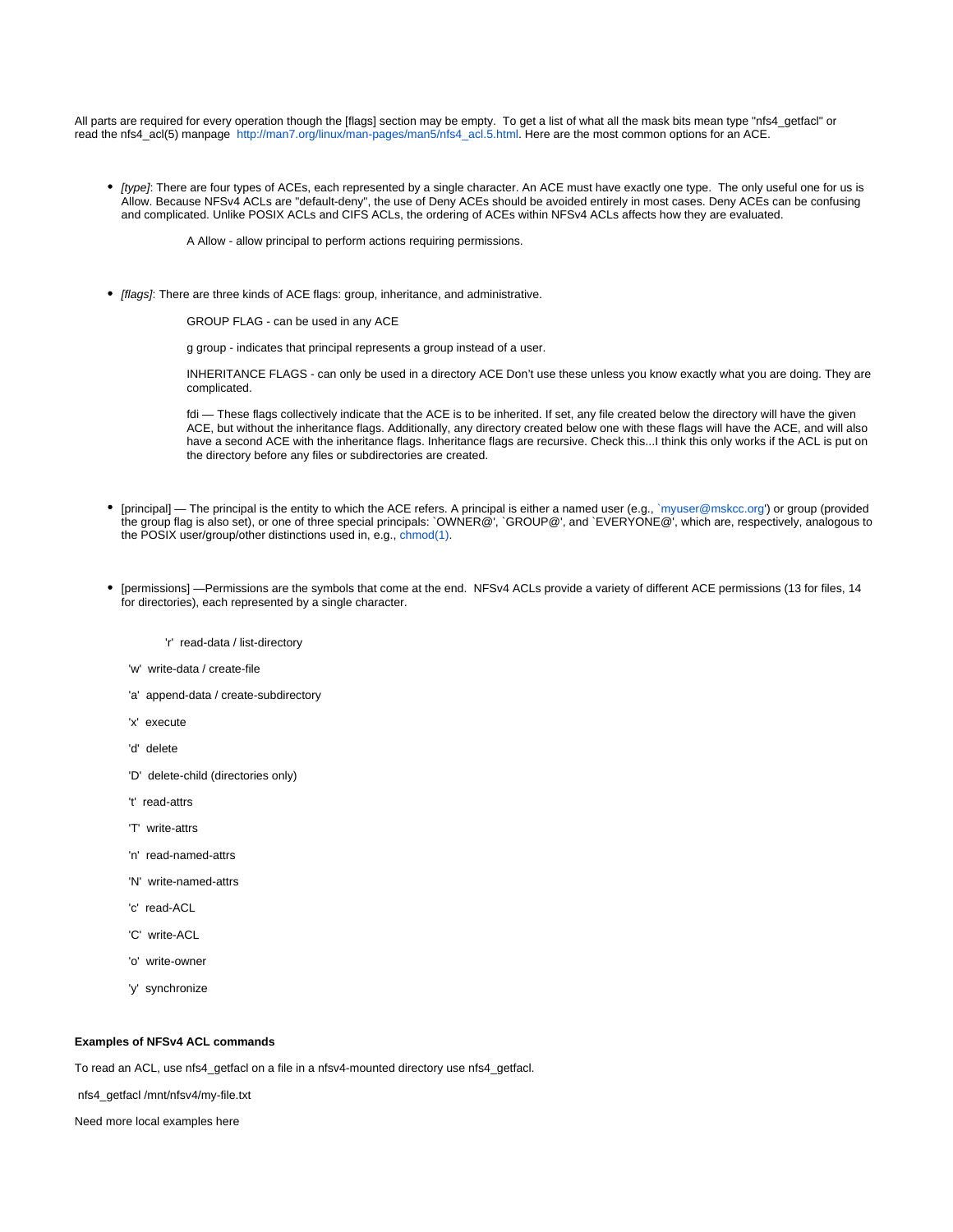To modify an acl, use nfs4\_getfacl on a file in a nfsv4-mounted directory:

nfs4\_setfacl -e /mnt/nfsv4/my-file.txt

which will allow you to edit the acl in a text editor; edit the acl and save the result, and the modified acl will be set on the file when you exit. Alternatively, you can give the ACEs in a file

More local examples here.

#### **Where to set NFSv4 ACLs**

[hpc-acl01.mskcc.org](http://hpc-acl01.mskcc.org) is a VM with NFSv4 mounts of GPFS file systems. If you would like to manage ACLs please contact us and we can provide access and a NFSv4 mount of your data.

The users and groups for the ACLs come from HPC LDAP. HPC is responsible for maintaining them at this time.

## **Moving data with NFSv4 ACLs**

User space utilities cp and tar are capable of transferring the NFSv4 ACLs using extended attributes. The CentOS7 default rsync version 3.1.2 is not. We do not have this rsync version on any of our systems at this time and ACLs will not be backed up. Rsync version 3.1.3 has added filter options that will allow this to work in future when we upgrade to RHEL 8 or CentOS 8.

cp --preserve=xattr

tar --xattrs

All HPC GPFS file systems support NFSv4 ACLs. Isilon /ifs and local directories such as /scratch do not. If you copy a file with --preserve=xattr to another filesystem that does not support NFFv4 ACLs they will be mapped to POSIX ACLs. if the original ACL is representable as a POSIX ACL, then the ACL returned should represent equivalent permissions to the one set. If not, then the ACL returned should have permissions that are stricter than those requested. See the getacl and setacl man pages for more documentation.

#### **Caveats**

The Is -I command does not show a "+" at the end of the permissions when a file has an attached NFSv4 ACL. [https://bugzilla.redhat.com/show\\_bug.cgi?](https://bugzilla.redhat.com/show_bug.cgi?id=1269951) [id=1269951](https://bugzilla.redhat.com/show_bug.cgi?id=1269951)

ACLs should only be set on an NFSv4 mount point or from a SAMBA mount on a Windows (Mac?)

Do not use ACL inheritance. Recursion works for NFSv4 ACLS, use that.

## **NFSv4 ACLs in GPFS**

GPFS has support for NFSv4 ACLs but the syntax is different. While traditional NFSv4 ACLs display one entry per line, each GPFS representation of a NFSv4 ACL entry is three lines. The fields are in a completely different order and they include special key words. This is to confuse everyone. While you can view ACLs in GPFS we do not recommend that you set them using GPFS commands. Read on if you want to understand how to view NFSv4 ACLs in GPFS. Here is the description of NFSv4 ACLs from the spectrum scale documentation at [https://www.ibm.com/support/knowledgecenter/STXKQY\\_5.0.4](https://www.ibm.com/support/knowledgecenter/STXKQY_5.0.4/com.ibm.spectrum.scale.v5r04.doc/bl1adm_nfsv4syn.htm) [/com.ibm.spectrum.scale.v5r04.doc/bl1adm\\_nfsv4syn.htm](https://www.ibm.com/support/knowledgecenter/STXKQY_5.0.4/com.ibm.spectrum.scale.v5r04.doc/bl1adm_nfsv4syn.htm)

The first line has several parts separated by colons (':').

- The first part identifies the user or group.
- The second part displays a rwxc translation of the permissions that appear on the subsequent two lines.
- The third part is the ACL type. NFS V4 provides both an allow and deny type.
- **allow**
- $\bullet$  Means to allow (or permit) those permissions that have been selected with an 'X'.
- **deny**
- Means to not allow (or deny) those permissions that have been selected with an 'X'.
- The fourth and final part is a list of flags indicating *inheritance*.
- Valid flag values are:
- **DirInherit**
- Indicates that the ACL entry should be included in the initial ACL for subdirectories created in this directory (as well as the current directory).
- **FileInherit**
- Indicates that the ACL entry should be included in the initial ACL for files created in this directory.